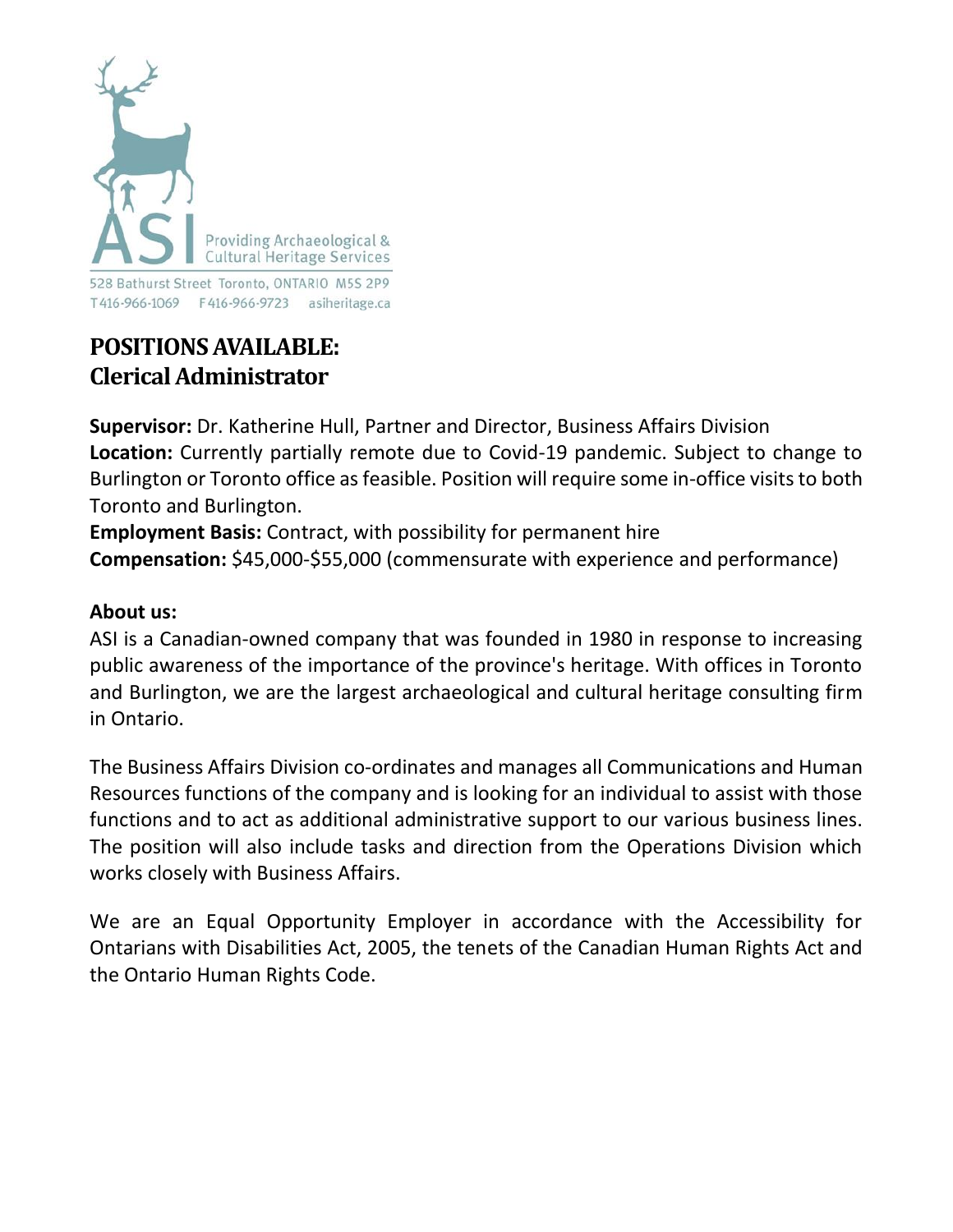## **About you:**

ASI is seeking to employ an individual with a passion for heritage who thrives in a fastpaced environment. Our ideal candidate will have a degree in archaeology (or similar) and preferably some experience with a Cultural Resource Management (CRM) firm in Ontario. Additionally, 1-2 years of administrative, human resource experience, or IT management is preferred.

This position will have a range of responsibilities and will intersect with all facets of ASI. Excellent organizational skills and strict attention to detail are a must for this position. The candidate must have a strong work ethic, be self-motivated and able to work independently and without distraction in a shared office environment or during Covid in a home office environment. They must also be able to work well with others on shared tasks to accomplish goals and meet deadlines, as well as possess excellent verbal communication skills. We seek a collaborative problem-solver who is both malleable and success-driven.

This is a full-time position operating Monday to Friday during regular business hours.

## **Key Responsibilities and Deliverables**

- Update and maintain Human Resources database
- Maintain various informational lists, such as email group lists, license spreadsheets, professional title spreadsheets, etc.
- Monitor corporate email and voicemail inboxes
- Bimonthly visits to our Burlington and Toronto offices for maintenance checks and supply inventory
- Review timesheets
- Obtain insurance documents
- Update databases in Sharepoint
- Assisting with office communications (telephone, email, and mail intake)
- Document production- format and prepare reports for transmission via courier, mail, or email